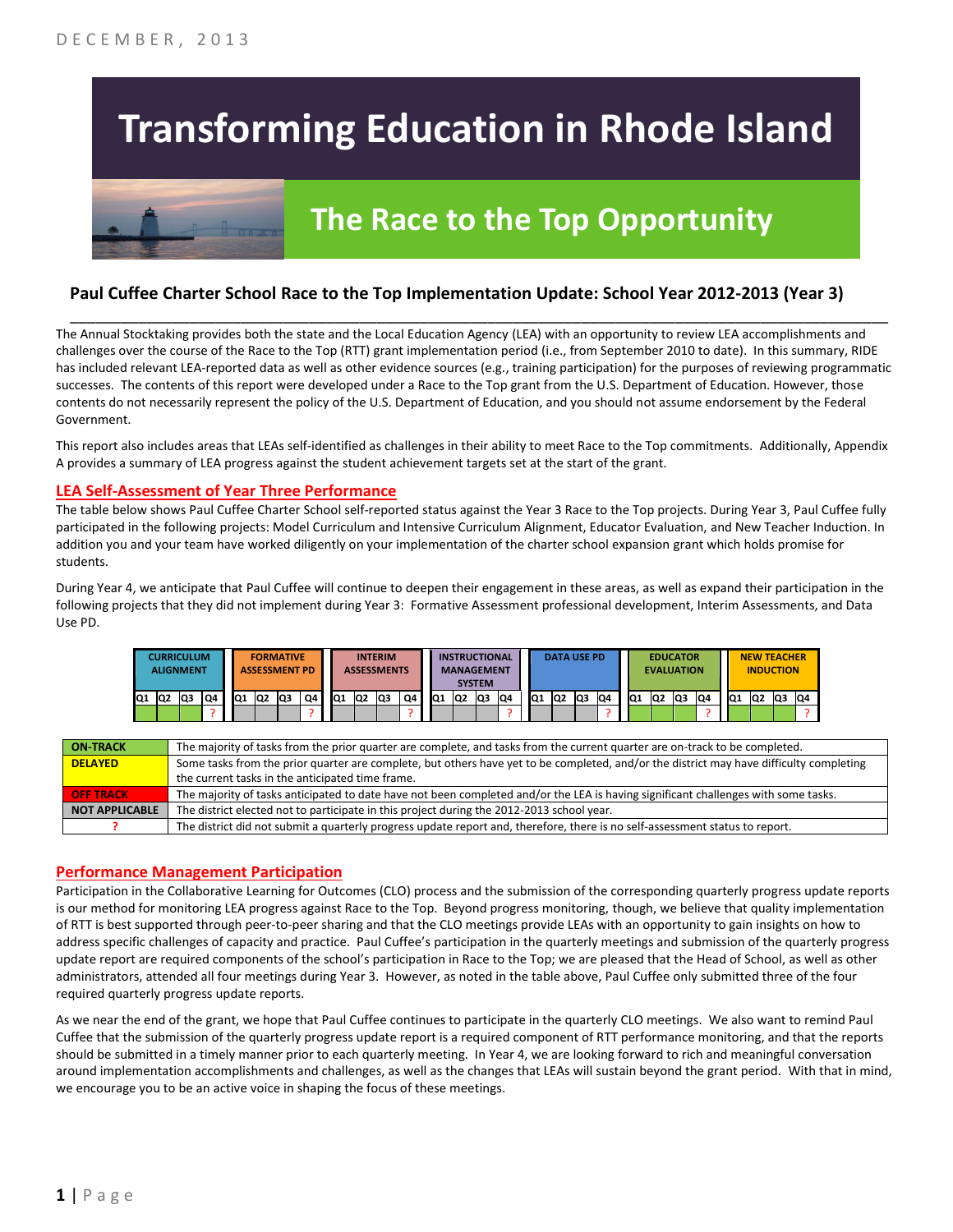#### **System of Support 1: Standards and Curriculum**

Based on the quarterly progress reports submitted by Paul Cuffee, as well as participation in additional applicable activities through the end of the 2012-2013 school year, we have assessed the district as 'on track (green),' 'delayed (yellow),' 'off track/at risk (red)', or 'not applicable (grey) on each of the Year 3 System of Support 1 scope of work tasks for Race to the Top. This assessment is reflected in the table below. Please note that further description of these statuses can be found on page one of this report.

In their Quarter 1 report, Paul Cuffee noted that their focus for the school year would be vertical alignment of their curriculum utilizing early release days. Throughout the year, grade-level teams worked to align assessments and vertical report cards to the Common Core. Additionally, staff worked to update curriculum maps and to align learning objectives in reading and mathematics. The school also ensured integration between their Student Learning Objectives (SLOs) and the student objectives set by Special Education teachers on Individualized Education Plans.

In the upcoming year, we look forward to hearing more about the implementation activities at Paul Cuffee, and encourage the school to reach out to other CLO colleagues regarding high-impact actions and strategies for school-based implementation of the common core.

| <b>Intensive Curriculum Alignment and Model Curriculum Development</b>                                                                                                                                                                                    |                | Year 3:SY12-13 |                |                                         |  |  |  |
|-----------------------------------------------------------------------------------------------------------------------------------------------------------------------------------------------------------------------------------------------------------|----------------|----------------|----------------|-----------------------------------------|--|--|--|
|                                                                                                                                                                                                                                                           | Q <sub>1</sub> | Q <sub>2</sub> | Q <sub>3</sub> | Q <sub>4</sub>                          |  |  |  |
| Develop and communicate a multi-year Transition Plan for the Common Core State Standards implementation, including clear<br>expectations for school level transition benchmarks and a plan for developing a curriculum aligned to the CCSS in grades K-12 |                | needed         | needed         | Modify as Modify as Modify as<br>needed |  |  |  |
| Identify opportunities for educators to work collaboratively to deepen understanding of CCSS (e.g. Common Planning Time, grade<br>level team, department meetings, faculty meetings)                                                                      |                | needed         | needed         | Modify as Modify as Modify as<br>needed |  |  |  |
| Create implementation plan, including the identification of aligned resources, to support roll out of new curricula                                                                                                                                       |                | needed         | needed         | Modify as Modify as Modify as<br>needed |  |  |  |
| Develop curriculum aligned to the Common Core State Standards, including participation in Dana Center curriculum writing and<br>leadership sessions (if applicable)                                                                                       |                | x              | x              |                                         |  |  |  |

\*Please note: the 'x' in the above table represents the anticipated completion timeline set by RIDE, not when the district completed the task. Additionally, for further clarification on the *criteria used to select each status, consult the description on page one of this report.*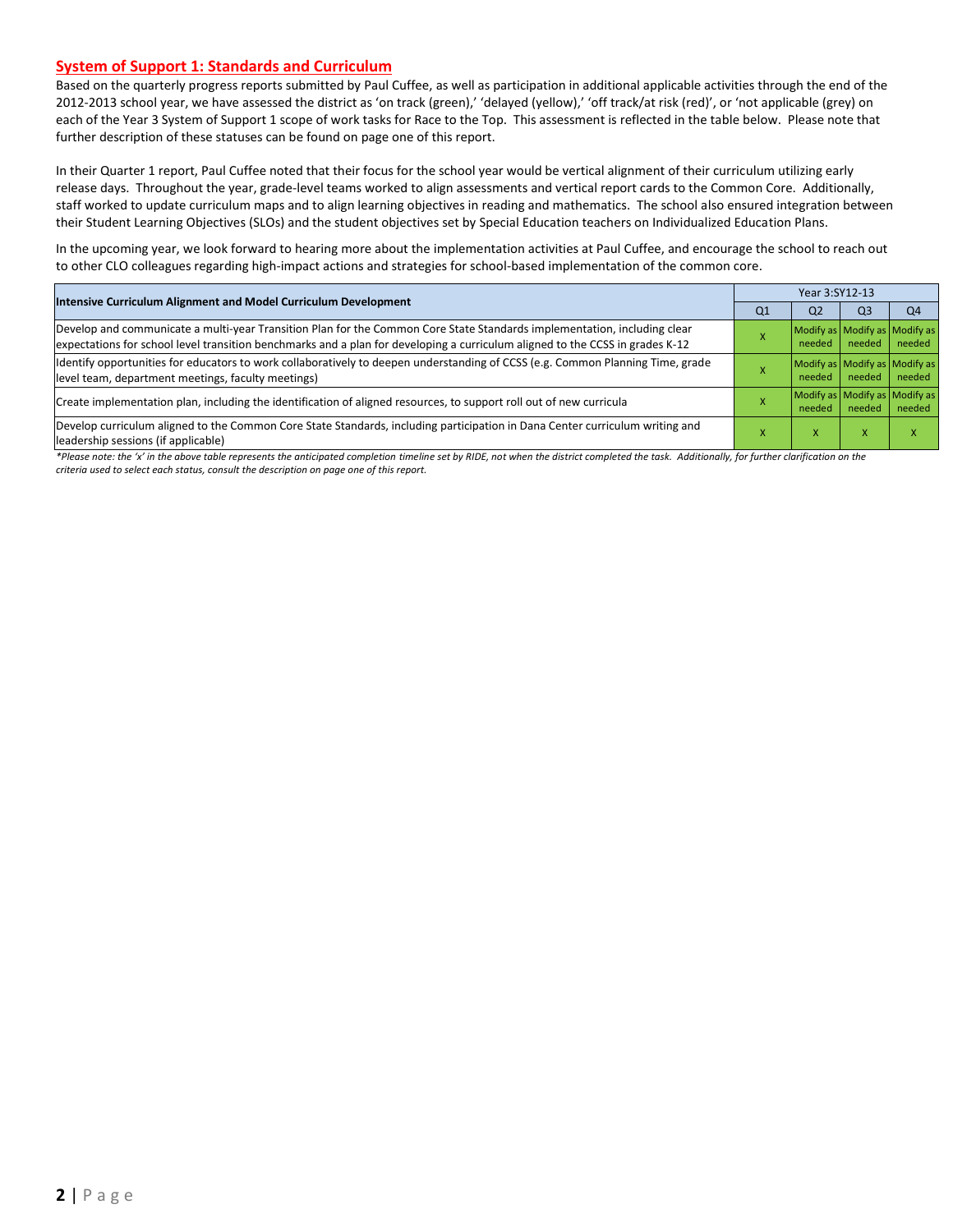#### **System of Support 2: Instructional Improvement Systems**

During the 2012-2013 school year, Paul Cuffee chose not to implement the four Race to the Top projects in System of Support 2 (Data Use Professional Development, Formative Assessments, Interim Assessments, and the Instructional Management System). Based on the quarterly progress reports submitted by Paul Cuffee, as well as participation in additional applicable activities through the end of the 2012-2013 school year, we have assessed the district on each of the Year 3 scope of work tasks for those applicable projects.

In the upcoming school year, we encourage Paul Cuffee to fully participate in the Data Use and Formative Assessment professional development projects. Additionally, Paul Cuffee should utilize the Interim Assessments at a scope that makes sense given the needs of their school and students. We look forward to hearing more about Paul Cuffee's plans for implementing these new initiatives.

| Interim Assessments (accessed via the Instructional Management System)                                                                                                                  | Year 3: SY12-13 |                       |                                                            |  |  |  |
|-----------------------------------------------------------------------------------------------------------------------------------------------------------------------------------------|-----------------|-----------------------|------------------------------------------------------------|--|--|--|
|                                                                                                                                                                                         | Q1              | Q <sub>2</sub>        | Q3                                                         |  |  |  |
| Develop protocols or expectations regarding the use of interim assessment to inform instruction including timelines for<br>administration and process for scoring and reporting results |                 |                       |                                                            |  |  |  |
| Send LEA-determined facilitators to RIDE provided training on both the Fixed-Form assessment tool and the test-building tool                                                            | Fixed Form      | Test<br>Builder       |                                                            |  |  |  |
| Train of educators in the LEA on the administration and use of interim assessments utilizing RIDE-trained facilitators                                                                  |                 | $\lambda$             |                                                            |  |  |  |
| Administration of Interim Assessments in selected grades and content area(s)                                                                                                            | $1st$ Fixed     | 2 <sup>nd</sup> Fixed | $3^{\text{rd}}$ Fixed<br>Form Test   Form Test   Form Test |  |  |  |

| <b>Instructional Management System (IMS)</b>                                                                                                                                                              |                                         | Year 3: SY12-13 |                |                |  |  |  |
|-----------------------------------------------------------------------------------------------------------------------------------------------------------------------------------------------------------|-----------------------------------------|-----------------|----------------|----------------|--|--|--|
|                                                                                                                                                                                                           | Q1                                      | Q <sub>2</sub>  | Q <sub>3</sub> | Q <sub>4</sub> |  |  |  |
| Designate an LEA data steward to support decision making around data collections and systems implementation and to provide input<br>and feedback on data initiatives through designated representatives   | As needed As needed As needed As needed |                 |                |                |  |  |  |
| Maintain data quality standards of local student information systems and upload local assessment data and program information as<br>required by RIDE in a timely manner                                   |                                         | $\lambda$       | л              |                |  |  |  |
| Following RIDE training, LEA Administrative Users and LEA Trainers configure the IMS for educator use and to provide end users with<br>access and training needed to utilize the IMS for daily activities |                                         |                 | л              |                |  |  |  |
| Deepen the understanding and use of the IMS among all educators                                                                                                                                           |                                         | $\lambda$       |                |                |  |  |  |

| 'Data Use' Professional Development                                                                                                           | Year 3: SY12-13 |                |                |                |  |  |
|-----------------------------------------------------------------------------------------------------------------------------------------------|-----------------|----------------|----------------|----------------|--|--|
|                                                                                                                                               | Q <sub>1</sub>  | Q <sub>2</sub> | Q <sub>3</sub> | O <sub>4</sub> |  |  |
| In coordination with RIDE, select 'Data Use' training dates for each cohort of schools, as applicable                                         |                 |                |                | Year 2         |  |  |
| Identify and provide RIDE with the leadership team members from each school who will participate in Year 2 training cohorts, as<br>applicable |                 |                |                | Year 2         |  |  |
| Following 'Data Use' professional development, identify district and school practices to sustain and deepen data use and<br>collaboration     | Year 1          | Year 1         | Year:          | Year $1$       |  |  |

\* Please note that, for this project, 'year 1' refers to cohort 1 taking place during the 2012-2013 school year, and 'Year 2' refers to cohort 2 taking place during the 2013-2014 school year.

| [Formative Assessment Professional Development Modules (accessed via the Instructional Management System)        |         | Year 3: SY12-13 |                         |                |  |  |
|------------------------------------------------------------------------------------------------------------------|---------|-----------------|-------------------------|----------------|--|--|
|                                                                                                                  |         | Q <sub>2</sub>  | Q <sub>3</sub>          | O <sub>4</sub> |  |  |
| Identify facilitators who will support the implementation of formative assessment practices in daily instruction |         |                 |                         | SY13-14        |  |  |
| Coordinate participation of educators in training modules and communities of practice                            | SY12-13 |                 | SY12-13 SY12-13 SY13-14 |                |  |  |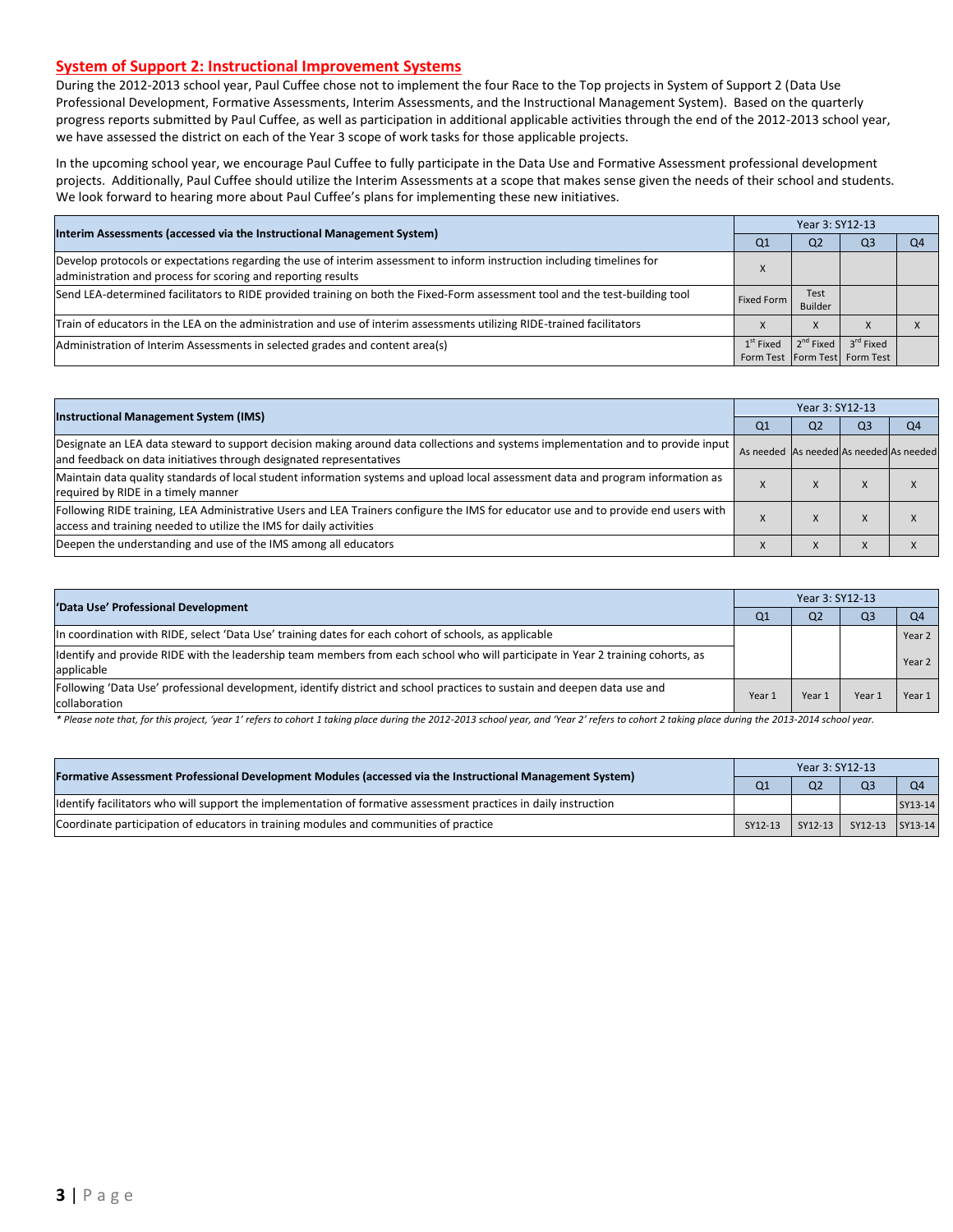#### **System of Support 3: Educator Effectiveness**

During the 2012-2013 school year, Paul Cuffee fully implemented all components of System of Support 3 - the Rhode Island model for teacher and building administrator evaluations; and final effectiveness ratings for all teachers have been submitted to RIDE using the Educator Performance and Support System. Based on the quarterly progress reports submitted by Paul Cuffee, as well as participation in additional applicable activities through the end of the 2012-2013 school year, we have assessed the district on each of the Year 3 scope of work tasks for Educator Evaluation

Throughout the year, all applicable Paul Cuffee administrators attended teacher and building administrator evaluator trainings. RIDE is also pleased to note that teachers and evaluators within the district participated in supplemental activities, such as Student Learning Objective workshops and the FFTPS calibration videos. We hope that participants found these supports helpful in increasing comfort with the evaluation process. In September, SLO training with staff was followed-up by the school's internal facilitator. Additionally, Paul Cuffee noted that, during the 2012-2013 school year, the school used innovative techniques to engage staff in the evaluation process, including hosting a 'SLO Party' for colleagues to review Student Learning Objectives.

To date, district administrators registered and/or attended applicable summer 2013 training. Looking ahead, RIDE would like to remind the district of their responsibility to ensure that all personnel responsible for evaluating both teachers and building administrators participate in applicable training activities. As we enter into the final year of the Race to the Top grant, RIDE encourages Paul Cuffee to continue to engage their CLO peers in thinking about continuous support for evaluation implementation, as well as how evaluation data is being used to identify professional development needs.

| <b>Educator Evaluation</b>                                                                                                                                                                           |                           |                | Year 3:SY12-13                             |                                  |  |
|------------------------------------------------------------------------------------------------------------------------------------------------------------------------------------------------------|---------------------------|----------------|--------------------------------------------|----------------------------------|--|
|                                                                                                                                                                                                      | Q <sub>1</sub>            | Q <sub>2</sub> | Q <sub>3</sub>                             | Q <sub>4</sub>                   |  |
| Participate in educator evaluation model design, development and refinement feedback opportunities                                                                                                   | x                         | X.             | $\mathsf{X}$                               | $\mathsf{x}$                     |  |
| Identify District Evaluation Committee members, responsible for monitoring the implementation of the system and providing<br>recommendations to LEA leadership teams                                 |                           |                |                                            | x                                |  |
| ldentify individuals who will serve as primary and, if applicable, secondary/complementary evaluators                                                                                                |                           |                |                                            | X                                |  |
| Send all required evaluators to RIDE-provided evaluator training on model; Send evaluators and system administrators to training on<br>the Educator Performance Support System (EPSS) data system    |                           |                | Mid-year<br>half-day<br>training           | Mid-year<br>half-day<br>training |  |
| Examine LEA Policies and Contracts for Challenges; where applicable, consider memorandums of understanding or contract renewal<br>language which will support district implementation of evaluations | $\boldsymbol{\mathsf{x}}$ | x              | $\mathsf{x}$                               | X                                |  |
| Create a plan for the appropriate use of funds to support implementation of educator evaluation system                                                                                               |                           |                |                                            | X                                |  |
| Complete required components of RI Model for educator and building administrator evaluations                                                                                                         | <b>SLOs and</b><br>Goals  | Midyear        | Midyear<br>Conference Conference Summative | <b>EOY Report</b><br>&<br>rating |  |
| Submit evaluation data and documentation (e.g. component and summative level ratings, verified rosters); provide other requested<br>information to support RIDE research and system improvement      | $\mathsf{x}$              | x              | $\mathsf{x}$                               | X                                |  |
| Use Evaluation Data to identify individual and school/district-wide professional development needs and act on those needs                                                                            |                           |                | X                                          | X                                |  |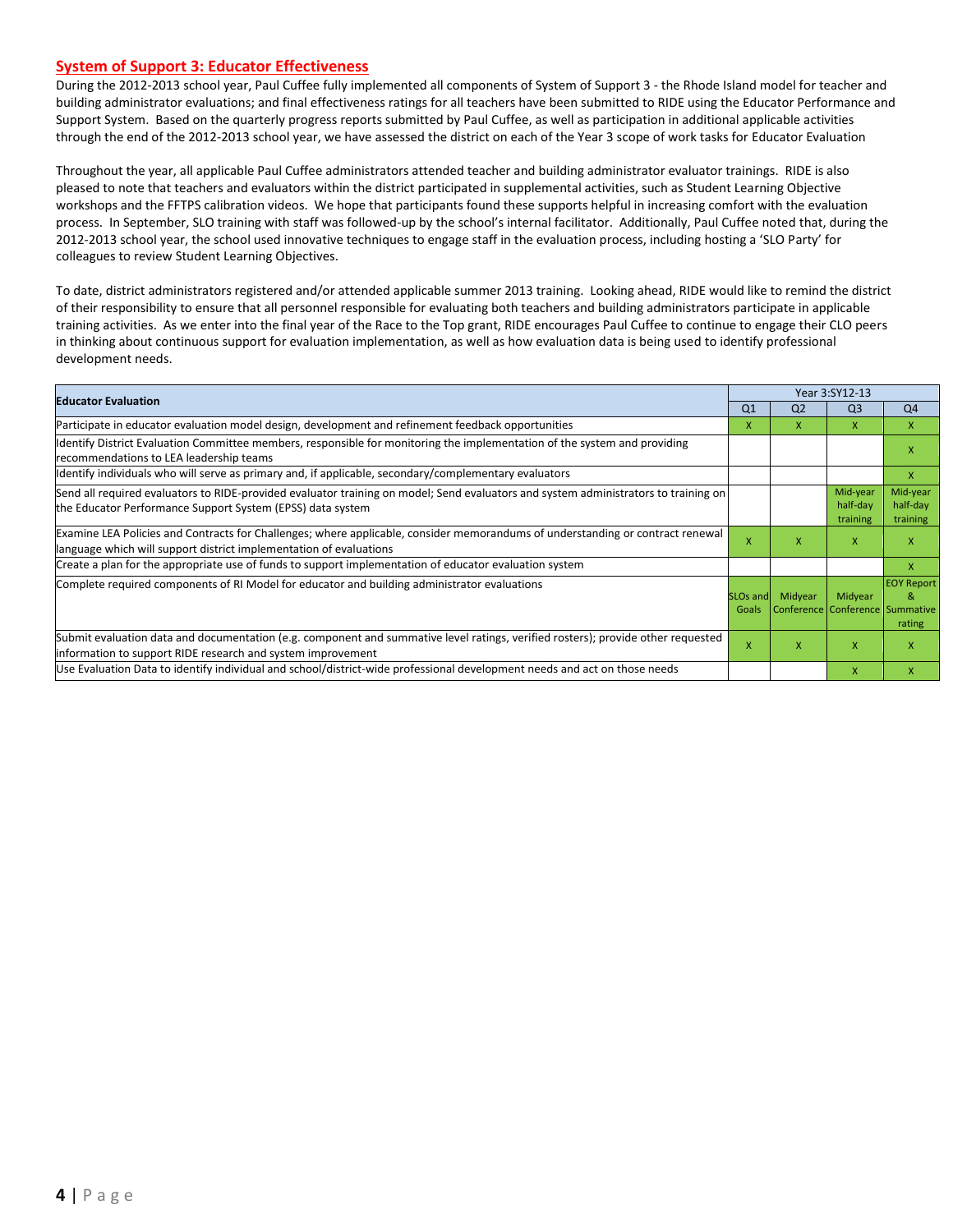#### **System of Support 4: Human Capital Development**

During the 2012-2013 school year, Paul Cuffee participated fully in the Beginning Teacher Induction program. Based on the quarterly progress reports submitted by Paul Cuffee, as well as participation in additional applicable activities through the end of the 2012-2013 school year, we have assessed the district on each of the Year 3 scope of work tasks for Beginning Teacher Induction.

Beginning teachers in both the high school and elementary school were paired with a RIDE-trained Induction Coach during the 2012-2013 school year. In their quarterly progress update, Paul Cuffee noted that they continue to be impressed by the quality of services received. Additionally, Paul Cuffee has continued their utilization of SchoolSpring for recruitment of staff on an as needed basis.

In the upcoming CLO sessions, RIDE looks forward to engaging in a deeper conversation around the revisions that Paul Cuffee and other LEAs have made to their hiring policies, timelines, and processes in order to support broader human capital initiatives including recruitment of highly qualified and diverse candidates and providing data-driven induction support to beginning teachers.

| <b>Beginning Teacher Induction</b>                                                                                                                                                        |    | Year 3:SY12-13 |                |                |  |  |  |
|-------------------------------------------------------------------------------------------------------------------------------------------------------------------------------------------|----|----------------|----------------|----------------|--|--|--|
|                                                                                                                                                                                           | Q1 | Q <sub>2</sub> | Q <sub>3</sub> | Q <sub>4</sub> |  |  |  |
| If applicable, recommend potential Induction Coaches to RIDE                                                                                                                              |    |                |                |                |  |  |  |
| Review and revise hiring policies, timelines and processes in order to support appropriate and timely projections for anticipated hires<br>requiring induction coach services             |    |                |                |                |  |  |  |
| Provide RIDE with list of beginning teachers who will receive Induction Coach support in a timely manner in order to ensure that all<br>beginning teachers have coaching                  | X  |                |                |                |  |  |  |
| Participate in RIDE-provided information opportunities in order to learn about induction coach program                                                                                    |    |                |                |                |  |  |  |
| Provide feedback to RIDE on the development and integration of existing mentorship programs into a sustainable, instructionally-<br>lfocused state or district-wide Induction Coach model |    |                |                |                |  |  |  |

The contents of this report were developed under a Race to the Top grant from the U.S. Department of Education. However, those contents do not necessarily represent the policy of the U.S. Department of Education, and you should not assume endorsement by the Federal Government.